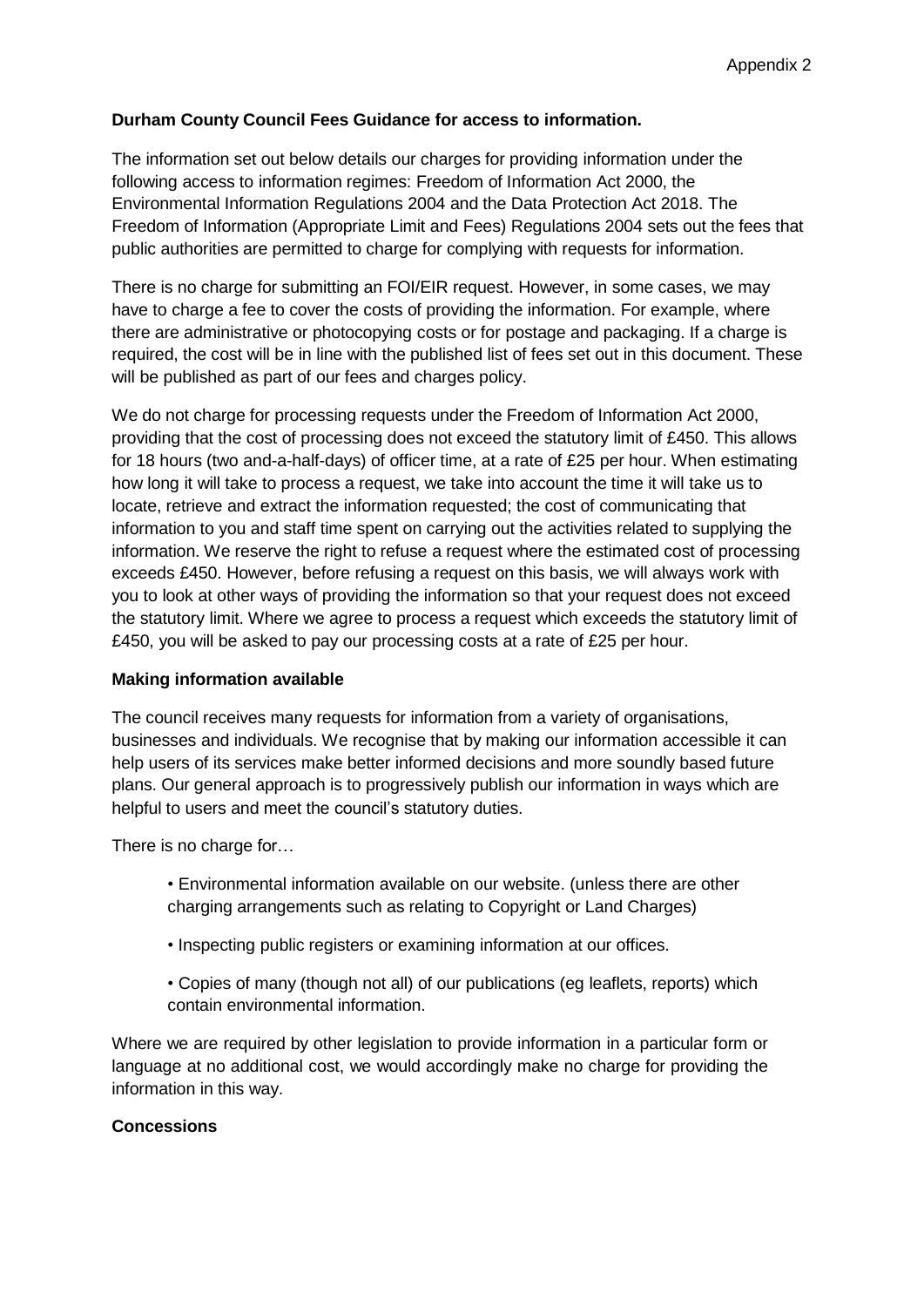In addition, the council reserves the right to waive all or part of a charge for information where we believe this will help the local community obtain the information it needs; for example, educational uses, disadvantaged users of the councils services, and projects being carried out by other organisations to the benefit of the county.

### **Where we do charge**

Unlike FOIA, under the EIR we are allowed to make a charge of a "reasonable amount".

The 'preparation costs' are these costs which result to us from:

- Determining whether we hold the information requested by you.
- Locating and retrieving the information.
- Extracting the information from a document containing it and including the time taken to summarise information, or to edit information.

The council charges a rate of £25 an hour for this, but the first 3 hours of such work (ie £75) is free. However, if the time it takes to perform this work exceeds 3 hours, we would charge the first 3 hours of work.

## **What are our charges for disbursement costs?**

The 'disbursement costs' are the costs associated with communicating the information to you under the three access to information regimes (FOI, EIR or the DPA). These charges include printing out or photocopying the information, or transferring the information to whatever format is requested, and of sending it to you. These charges (including postage and packing) for various ways of communicating the information to you are as follows:

# **Costs**

Photocopying Cost

A4 1 sided black and white 10p

A4 2 sided black and white 15p

- A4 1 sided colour 15p
- A4 2 sided colour 25p
- A3 1 sided black and white 20p
- A3 2 sided black and white 30p
- A3 1 sided colour 30p
- A3 2 sided colour 50p

**Audio Visual** (price in £ per unit including protective cover)

**Format**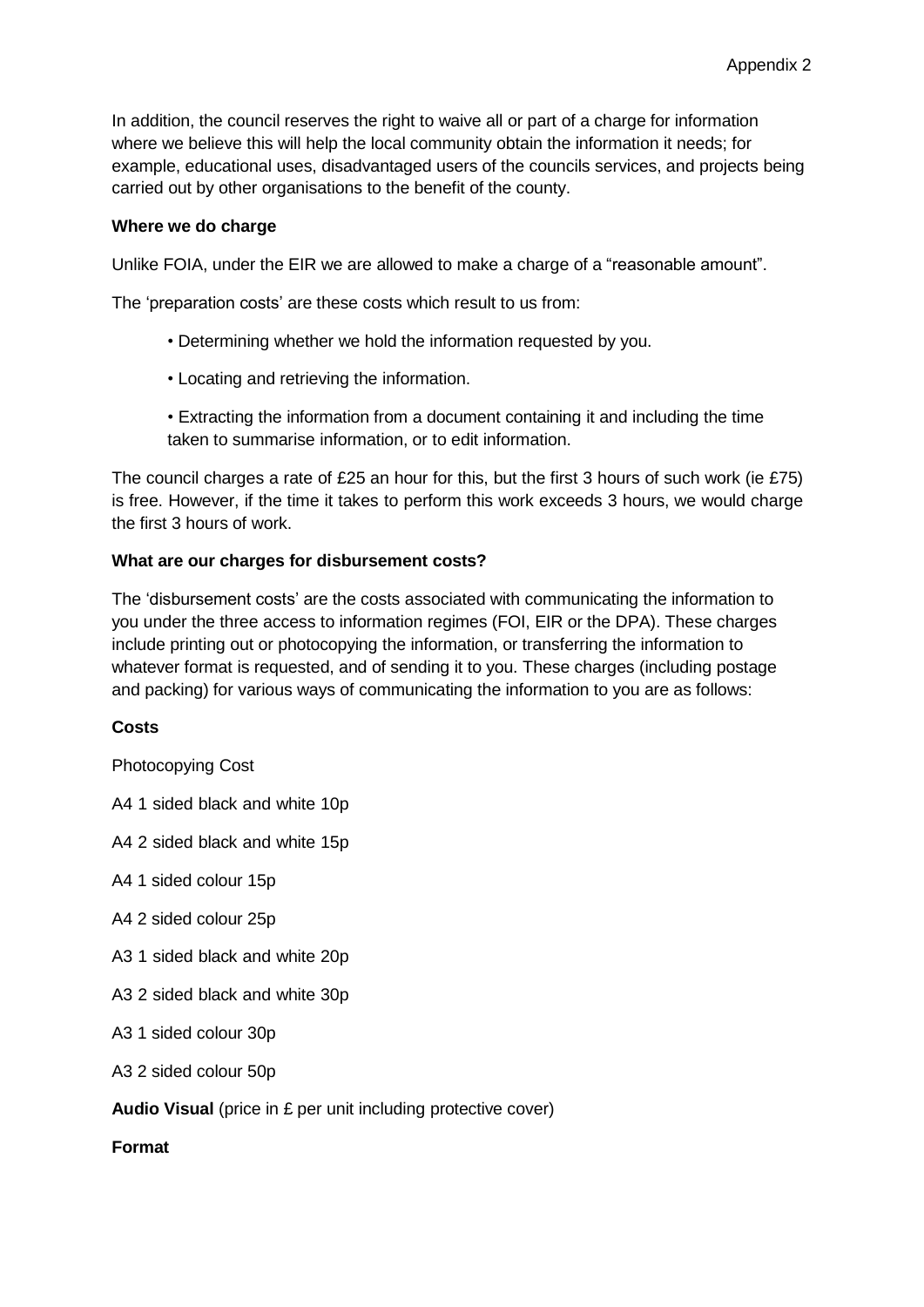CD 1.50

DVD 2.00

**Photographs** (price in £ per photograph)

All sizes: Actual cost of reproduction

**Email** (including scanned images)

Free of charge

### **Postage**

Costs are dependent upon weight and size and based upon Royal Mail Standard second class postage. Where information is requested to be sent by 'Signed For' and 'Special Delivery', these additional costs are to be met by the applicant.

## **Notifying Charges**

Where charges apply under the EIR, the Council will notify the applicant of the charge before carrying out any work. The payment is required before it will compile and supply the information. Where disbursement charges apply under FOI and DPA, the Council will require payment before supplying information. If a charge is not paid within the specified time limit of 30 calendar days, the information will not be supplied.

## **Payment**

If we consider that a charge is appropriate, we will notify you in a Fees Notice. In most circumstances we are required to comply with your request for information within 20 working days from the first working day following receipt of your request. However, the time which passes from the day we issue a Fees Notice to the day we receive your payment is not counted towards the 20 working days. The remaining number of working days in which to fulfil your request is therefore calculated from the first working day after we receive your payment. If after 30 calendar days we have not received payment from you, then your request lapses.

### **Refusing a Request for Environmental Information**

An EIR request cannot be refused on grounds of cost alone. In rare cases, we may refuse a request where the cost of processing is unreasonable. For example, where processing would place an unreasonable burden upon the Council, either in terms of officer time or the costs of reproducing the information sought. However, we will never refuse a request on this basis without first working with you to see what information can be provided within reasonable limits. In determining if the cost of processing your request is unreasonable, we may have regard to the statutory limit for processing requests under the Freedom of Information Act 2000. This means that if we estimate that the cost of processing your request exceeds £450, then we reserve the right to refuse your request. This allows for 18 hours (two and-a-half-days) of officer time at a rate of £25 per hour. When estimating how long it will take to process a request, we take into account the time it will take us to locate, retrieve and extract the information requested; the cost of communicating that information to you and staff time spent on carrying out the activities related to supplying the information.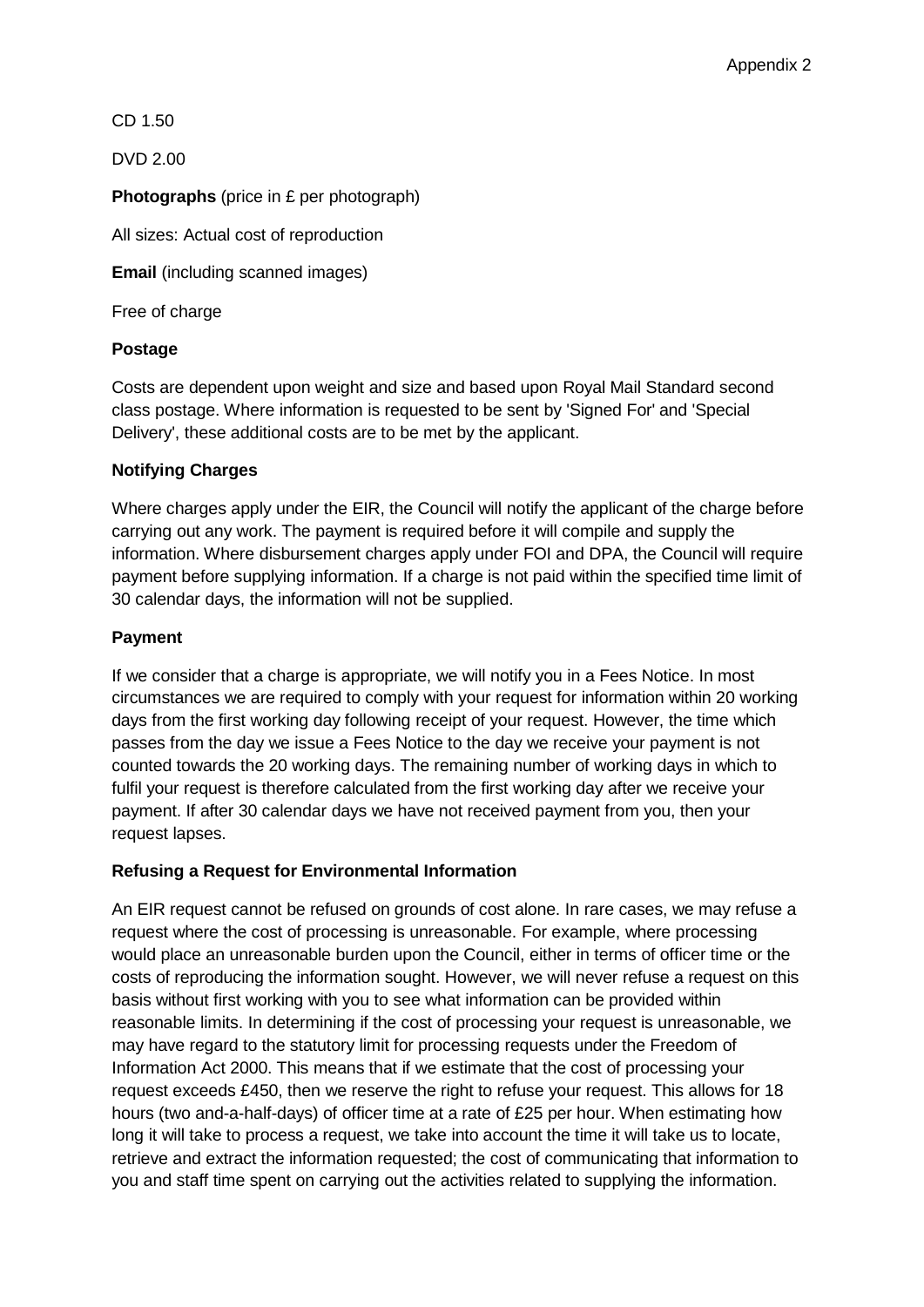## **Data Protection Act (Subject Access Requests)**

Under the Data Protection Act (2018) an individual requesting their personal information can do so free of charge. These requests for information are referred to as Subject Access Requests.

Details about how to make a Subject Access Request are available on our website.

Where disbursement costs apply, we will inform you of the costs and discuss ways in which the information can be provided electronically.

### **Advance Payment**

An advance payment is required under EIR. Under the FOI and the DPA it will be levied in limited circumstances such as when the Council may have to incur additional costs that may be excessive.

Each application is considered on its own individual merits.

### **Waiver of Costs**

In exceptional cases we may waive the charges of producing information. Each application would be considered on its own individual merits.

#### **Inspection**

There is no charge for examination of any document at the Council Offices including accessing the public registers or lists of environmental information. This is up to the point of examination and includes note taking of information by the applicant but does not include photocopies of documents which would be chargeable.

The time to determine whether we hold the information you wish to inspect, locate it, and retrieve will incur a possible charge in line with the policy.

### **Aggregation of Requests**

If the Council receives two or more similar requests from the same person, or from different persons who appear to be acting in concert or in pursuance of a campaign within 60 days, then those requests will be aggregated for the purposes of estimating costs.

### **VAT**

If the requested information is only available from the public authority, any charges incurred would not attract VAT. However, if the requested information is available from another source that is not a public authority, then VAT may be added to the fee.

# **Copyright**

None of the access to information regimes, give you a right to re-use the information or publication in a way that would infringe copyright. Once you receive copyrighted information you are required to respect copyright in regard to making copies, publishing and issuing copies to the public or any other person. Brief extracts may be reproduced under the fair dealing provisions of the Copyright, Designs and Patents Act 1988 (section 29 and 30) for